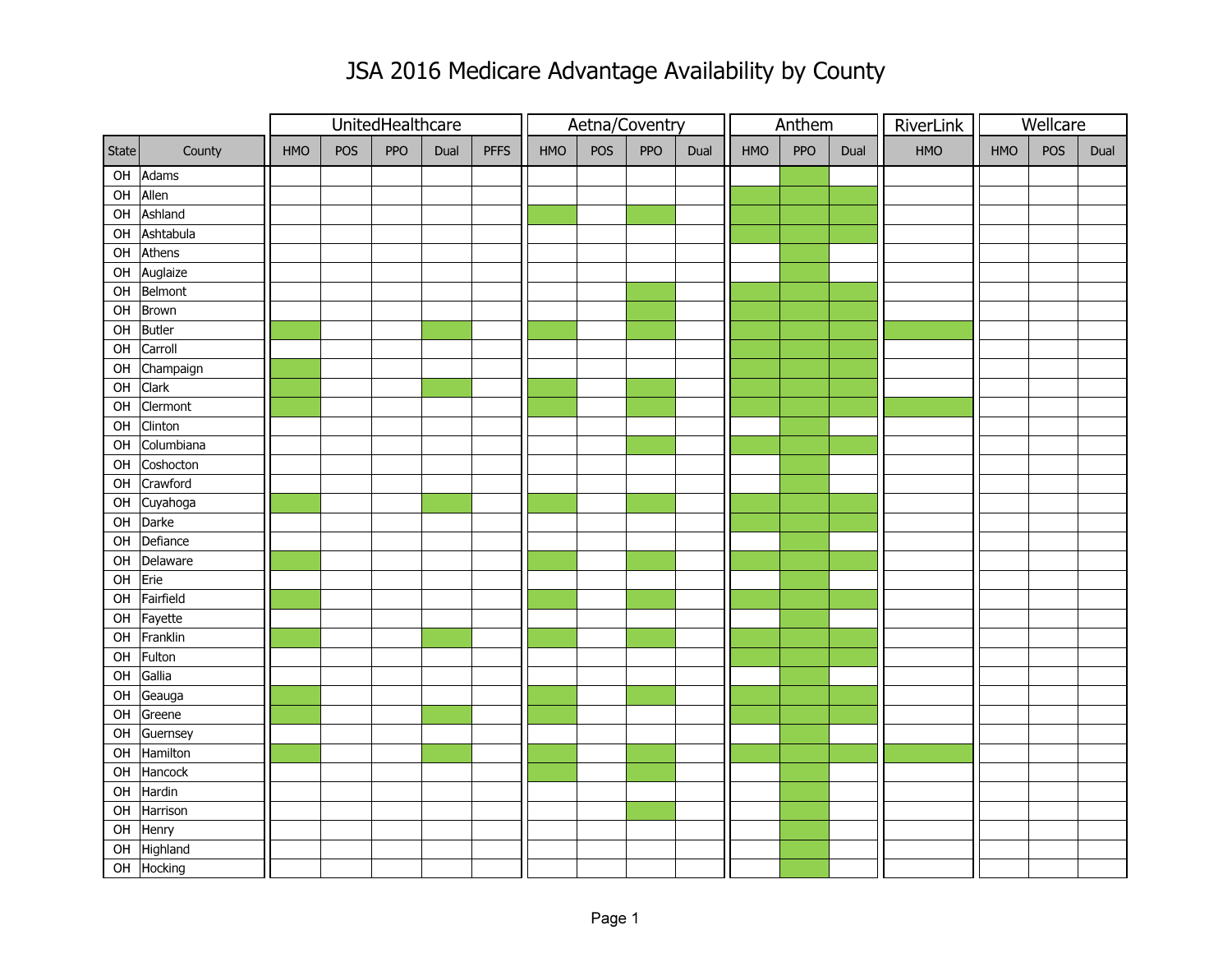## JSA 2016 Medicare Advantage Availability by County

|       |               |            |     | UnitedHealthcare |      |             |            |     | Aetna/Coventry |      |     | Anthem |      | RiverLink |            | Wellcare |      |  |
|-------|---------------|------------|-----|------------------|------|-------------|------------|-----|----------------|------|-----|--------|------|-----------|------------|----------|------|--|
| State | County        | <b>HMO</b> | POS | PPO              | Dual | <b>PFFS</b> | <b>HMO</b> | POS | PPO            | Dual | HMO | PPO    | Dual | HMO       | <b>HMO</b> | POS      | Dual |  |
|       | OH Holmes     |            |     |                  |      |             |            |     |                |      |     |        |      |           |            |          |      |  |
|       | OH Huron      |            |     |                  |      |             |            |     |                |      |     |        |      |           |            |          |      |  |
|       | OH Jackson    |            |     |                  |      |             |            |     |                |      |     |        |      |           |            |          |      |  |
| OH    | Jefferson     |            |     |                  |      |             |            |     |                |      |     |        |      |           |            |          |      |  |
| OH    | Knox          |            |     |                  |      |             |            |     |                |      |     |        |      |           |            |          |      |  |
| OH    | Lake          |            |     |                  |      |             |            |     |                |      |     |        |      |           |            |          |      |  |
| OH    | Lawrence      |            |     |                  |      |             |            |     |                |      |     |        |      |           |            |          |      |  |
| OH    | Licking       |            |     |                  |      |             |            |     |                |      |     |        |      |           |            |          |      |  |
| OH    | Logan         |            |     |                  |      |             |            |     |                |      |     |        |      |           |            |          |      |  |
|       | OH Lorain     |            |     |                  |      |             |            |     |                |      |     |        |      |           |            |          |      |  |
|       | OH Lucas      |            |     |                  |      |             |            |     |                |      |     |        |      |           |            |          |      |  |
| OH    | Madison       |            |     |                  |      |             |            |     |                |      |     |        |      |           |            |          |      |  |
| OH    | Mahoning      |            |     |                  |      |             |            |     |                |      |     |        |      |           |            |          |      |  |
| OH    | Marion        |            |     |                  |      |             |            |     |                |      |     |        |      |           |            |          |      |  |
| OH    | Medina        |            |     |                  |      |             |            |     |                |      |     |        |      |           |            |          |      |  |
| OH    | Meigs         |            |     |                  |      |             |            |     |                |      |     |        |      |           |            |          |      |  |
| OH    | Mercer        |            |     |                  |      |             |            |     |                |      |     |        |      |           |            |          |      |  |
| OH    | Miami         |            |     |                  |      |             |            |     |                |      |     |        |      |           |            |          |      |  |
| OH    | Monroe        |            |     |                  |      |             |            |     |                |      |     |        |      |           |            |          |      |  |
|       | OH Montgomery |            |     |                  |      |             |            |     |                |      |     |        |      |           |            |          |      |  |
|       | OH Morgan     |            |     |                  |      |             |            |     |                |      |     |        |      |           |            |          |      |  |
| OH    | Morrow        |            |     |                  |      |             |            |     |                |      |     |        |      |           |            |          |      |  |
|       | OH Muskingum  |            |     |                  |      |             |            |     |                |      |     |        |      |           |            |          |      |  |
|       | OH Noble      |            |     |                  |      |             |            |     |                |      |     |        |      |           |            |          |      |  |
| OH    | Ottawa        |            |     |                  |      |             |            |     |                |      |     |        |      |           |            |          |      |  |
|       | OH Paulding   |            |     |                  |      |             |            |     |                |      |     |        |      |           |            |          |      |  |
|       | OH Perry      |            |     |                  |      |             |            |     |                |      |     |        |      |           |            |          |      |  |
|       | OH Pickaway   |            |     |                  |      |             |            |     |                |      |     |        |      |           |            |          |      |  |
| OH    | Pike          |            |     |                  |      |             |            |     |                |      |     |        |      |           |            |          |      |  |
| OH    | Portage       |            |     |                  |      |             |            |     |                |      |     |        |      |           |            |          |      |  |
| OH    | Preble        |            |     |                  |      |             |            |     |                |      |     |        |      |           |            |          |      |  |
| OH    | Putnam        |            |     |                  |      |             |            |     |                |      |     |        |      |           |            |          |      |  |
| OH    | Richland      |            |     |                  |      |             |            |     |                |      |     |        |      |           |            |          |      |  |
| OH    | Ross          |            |     |                  |      |             |            |     |                |      |     |        |      |           |            |          |      |  |
|       | OH Sandusky   |            |     |                  |      |             |            |     |                |      |     |        |      |           |            |          |      |  |
|       | OH Scioto     |            |     |                  |      |             |            |     |                |      |     |        |      |           |            |          |      |  |
|       | OH Seneca     |            |     |                  |      |             |            |     |                |      |     |        |      |           |            |          |      |  |